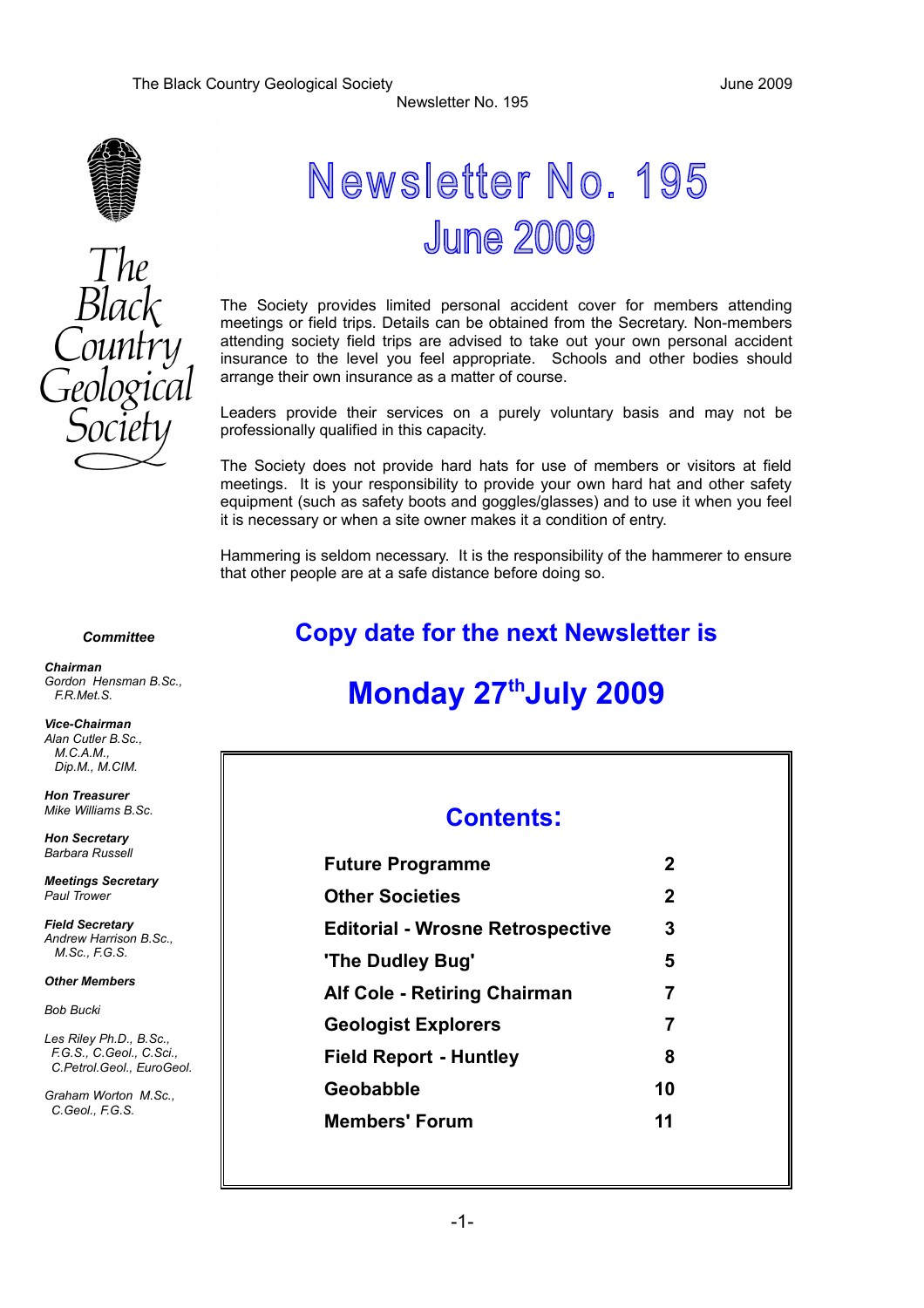#### **Future Programme**

**Saturday 27th June 2009 (***Field meeting)* **Return to the Brymbo Fossil Forest. Led by Prof Jacqui Malpas.** Meet at 11:00 am. Members should bring lunch. Joint with the NSGAA. Brymbo directions SJ 295 536: Take the A 483 south to Wrexham, exit at the junction with the A525, signed Brymbo, Coedpoeth. Turn right across the A 483 and take the 2nd right to Brymbo (1st right is just after the lights). After about 1 mile turn right down to a T-junction signed Brymbo. Turn right, Brymbo and go under a bridge and through the village of Lodge (landscaped slag heaps on the left). Take the 1st left up the hill. Just before the T-junction at the top turn left into the site. Drive through the gates and park in the bottom car park by the containers. The meeting will be in the large brick building above the car park.

*Andrew Harrison*

## **Dudley Rock and Fossil Festival**

This will take place on **Saturday 19th & Sunday 20th September 2009** at Dudley Concert Hall and Dudley Museum & Art Gallery on St. James's Road, Dudley. It will be open from 10am-5pm on Saturday and 10am-4pm on Sunday. £1 entrance fee per person.

**In the Concert Hall:** exhibitors from the world of geology, including superb fossil and crystal displays, gems, cut stones, jewellery; face painting, fossil casting and craft activities; a Birds of Prey Display and a T. Rex skull! **In the Museum and Art Gallery:** new dinosaur material, a Darwin exhibition, geologically inspired art and poetry, lab activities, a lecture programme... *Further details can be obtained from Dudley Museum & Art Gallery on 01384 815575.*

#### **The BCGS stand needs volunteers!**

We need 3 volunteers at a time. Dividing each day into morning and afternoon sessions makes a total of 12 volunteers. If you can offer your services for one or more of these sessions, please contact Barbara Russell tel: 01902 650168, email: [barbara-russell@blueyonder.co.uk](mailto:barbara-russell@blueyonder.co.uk)

## **Other Societies**

#### **North Staffordshire Group of the Geologists' Association**

#### **Sunday 19th July: The Geology of the Malham Tarn and Malham Cove area Leader: Alan Diggles.**

Meet at 10.00AM at Settle (OS Sheet 98 SD 818638), to examine the effect of the Palaeozoic Inlier, the North Craven Fault and Limestones around Malham. Distance on foot about 4 km, packed lunches, stout boots and wet weather gear needed. Staying on the old A65 into and through the town centre, the meeting point car park is by the side of the main road on the left just before the railway viaduct on the way out of Settle.

#### **Saturday 26th September: Churnet Valley Geotrail (South) Leader: Dr Richard Waller**

Meet at 10.00AM at the Car Park (SK 062432) adjacent to the Ramblers Retreat for two loops of the southern section of the trail, possibly returning to the RR for lunch and then again for tea! For good exposures of the local Triassic sandstones, and the opportunity to visit Toot Hill with its spectacular views of the lower, deeply-incised section of the Churnet valley.

For further information contact NSGGA Field Secretary **Gerald Ford,** Tel. 01630-673409 or email: [g.ford@ukonline.co.uk](mailto:g.ford@ukonline.co.uk) A field fee of £2.00 is made (for members and non members).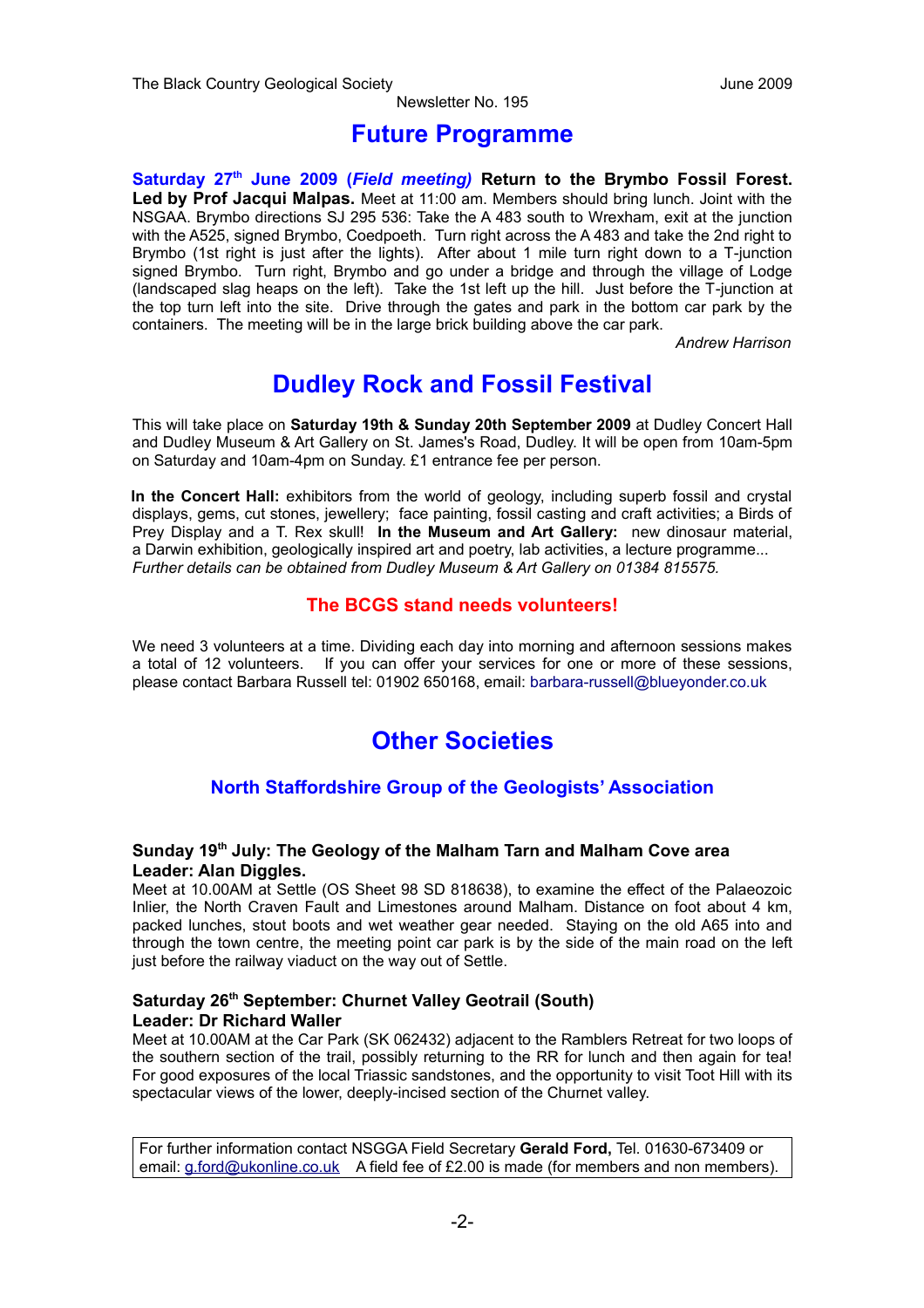#### **Warwickshire Geological Conservation Group**

**Wednesday June 17th: Topography Walk with Jon Radley** – a look at the Humpty Dumpty Field near Ilmington.and other interesting landscape features. Meet at 7pm at SP 212 433. This is by the first fork on the road going south from Ilmington).

**Wednesday July 15th: Quarryman's Walk with Peter Homer** – this was cancelled last year due to the awful weather. This is the area of Warwickshire's famous quarries and our route will show these and also buildings using local stone. Meet at 7pm at SP 340 135. (B4114 from Nuneaton, turn right up the Mancetter road B4111, look for the 'Community Nature Area' to park. Beware of the speed cameras.

You're always welcome, but it might be good to contact us first in case of change. Email Christine Hodgson [cvhodgson@hotmail.com](mailto:cvhodgson@hotmail.com) or Nigel Harris [harris@harris5mercia.plus.com](mailto:harris@harris5mercia.plus.com) You could try 01926 853699 or 01926 5511097. Arrangements for cancellation of evening field trips: the WGCG mobile phone will be answered from 11am on the day of the trip. The number to ring is 07527204184

## **Editorial**

## **Wrosne Retrospective**

During our February field trip to Dudley Museum and the Wren's Nest Graham Worton provided the background for my April editorial, but in addition drew our attention to something rather

amazing which took place in the Dudley caverns last July. This was the Wrosne project, a theatrical project for 15 to 19 year old young people living on the Wrens Nest and Priory estates. But what has this got to do with geology? Read on...

Some of you may remember the 'Ballet Hoo' project in which the organisation 'Leaps and Bounds' in conjunction with experts from the Birmingham Royal Ballet worked with disadvantaged youngsters from the Midlands for 18 months. This culminated in a performance of Prokofiev's ballet Romeo and Juliet at the Birmingham Hippodrome in September 2006, and the whole project was televised on channel 4.

Leaps and Bounds then turned their attention to the youngsters from two socially and economically deprived housing estates in Dudley: the Wren's Nest and Priory estates, situated on opposite sides of the Wren's Nest Nature Reserve. Though hallowed ground for geologists, the Reserve is little more than a big adventure playground for these youngsters. Recognising the importance of the geology and industrial archaeology exposed at the Wren's Nest,



Leaps and Bounds saw the artistic potential in this as a unifying theme, but needed an expert to help them with this aspect of the project. Enter Graham Worton, and the Wrosne project was born.

The name 'Wren's Nest' is thought to derive from the anglo-saxon word 'Wrosne' meaning 'the link', possibly because of its geographical location between Castle Hill and Mons Hill, or an alternative suggestion that it lies between the Severn and Trent watersheds. Whatever its ►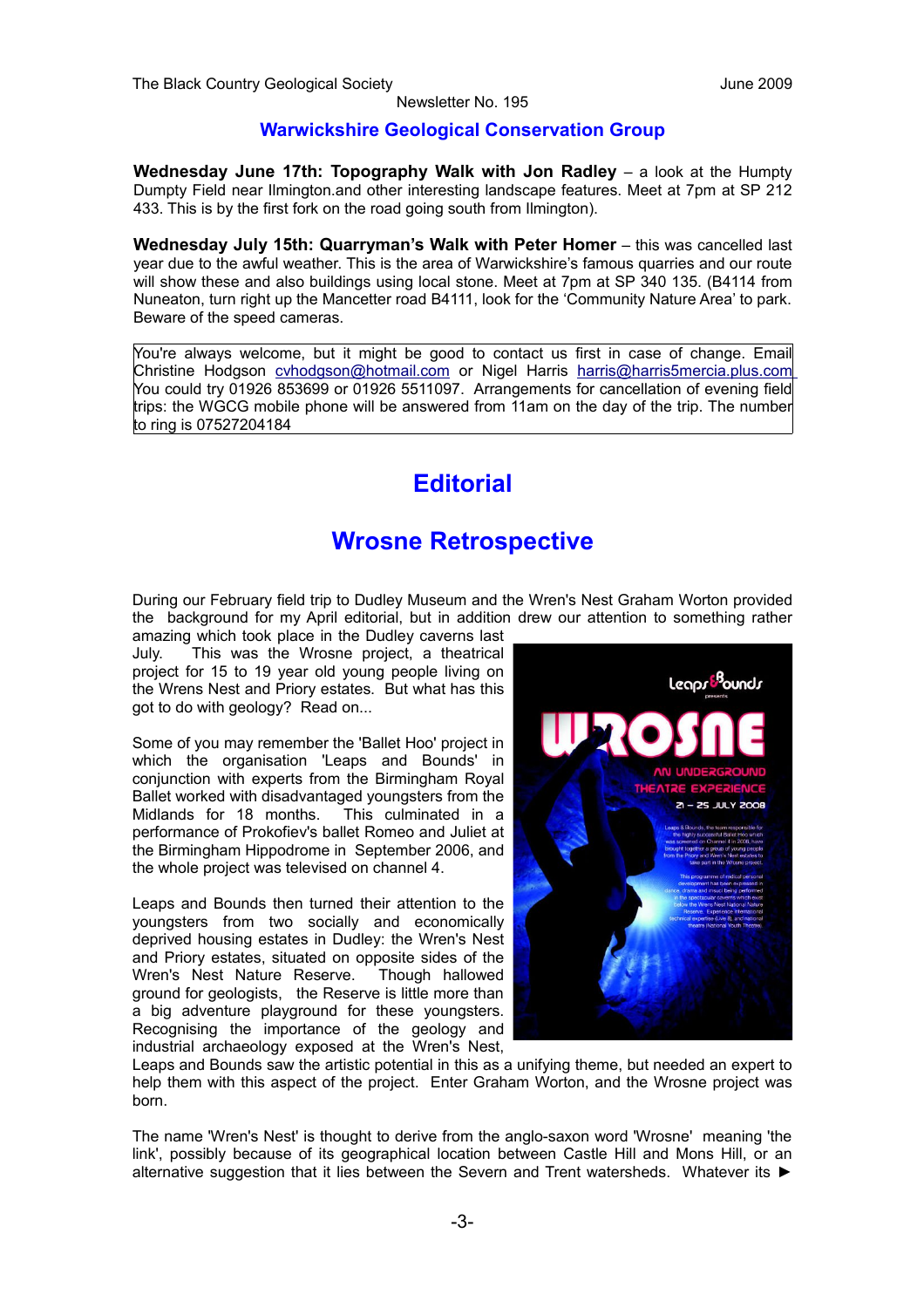The Black Country Geological Society June 2009

#### Newsletter No. 195

origins, this one word neatly encapsulated the aims of the project: linking disadvantaged youngsters from separate and sometimes mutually hostile communities, linking all these youngsters with the rich heritage on their doorstep, and ultimately providing a link between their sometimes difficult backgrounds and the prospect of a better future, with many more opportunities.

Graham explained to us how his involvement went way beyond advising on geological matters. He knew from the start that once involved, there was no turning back: these deprived youngsters needed total commitment and stability from the professionals involved if the project was to succeed at all. 60 young people took part, and many of them had suffered significant difficulties and been let down in many ways by the adults in their young lives. Graham underwent training to acquire the necessary pastoral and mentoring skills, and was involved throughout the 12 month period of preparation leading to the week of performances in July 2008.



Unlike the 'Ballet Hoo' project in which the performers were more or less constrained by the musical score and the strict conventions of classical ballet, the youngsters in the Wrosne project created their own script, based on the geological backcloth to their underground stage and their own life experiences. Thus the Singing Cavern was transformed into 'Club Siluria', owned by a shady figure called 'Rift'. Just as rocks breaking under pressure are known as failures, so Rift thrives on the failures of other people. There are Seven Sisters named after the local fossil fauna, including Fenestella, Bembexia and Lepidaster, and one most aptly named Calymene. They go for a night out at the club where they are faced with life changing decisions, just as they are in their real lives.

Nearly a year has passed since this project, and it is gratifying to learn that many of the youngsters involved have indeed moved on with more positive attitudes to education and life in general. It is significant that incidents of crime and vandalsim on the estates and in the Reserve dropped dramatically during and after the project. The aims and success of this project also link with the aims of the 'Strata' project for the Wren's Nest, *(Newsletter 194, P.9)* to appoint a learning and community development officer and a community partnership with particular emphasis on encouraging the involvement of local young people.

If only Wrosne had received the same publicity as Ballet Hoo! It was surely equally deserving, if not more so for the uniquely imaginative script and the quirkyness of the performance venue. This has shown that geology can inspire artistic endeavour, and in so doing can give the participants a new way of looking at their environment - perhaps even awakening a wider interest in geology. In our geologically rich country there is surely endless scope for projects of this kind, given the right people and the resources to make it happen.

It is 160 years since Sir Roderick Murchison addressed the British Association for the Advancement of Science in these same caverns, which were so important to his designation of the Silurian system. What would he have made of the Wrosne project? The gulf between his social world and that of those youngsters is almost as great as that between the Silurian seas which spawned the Wren's Nest, and its appearance today. The connecting link is the unique geology of this amazing place, and its ability to excite and inspire people through the ages in ways as spectacular and varied as the rocks themselves. ■

*Julie Schroder*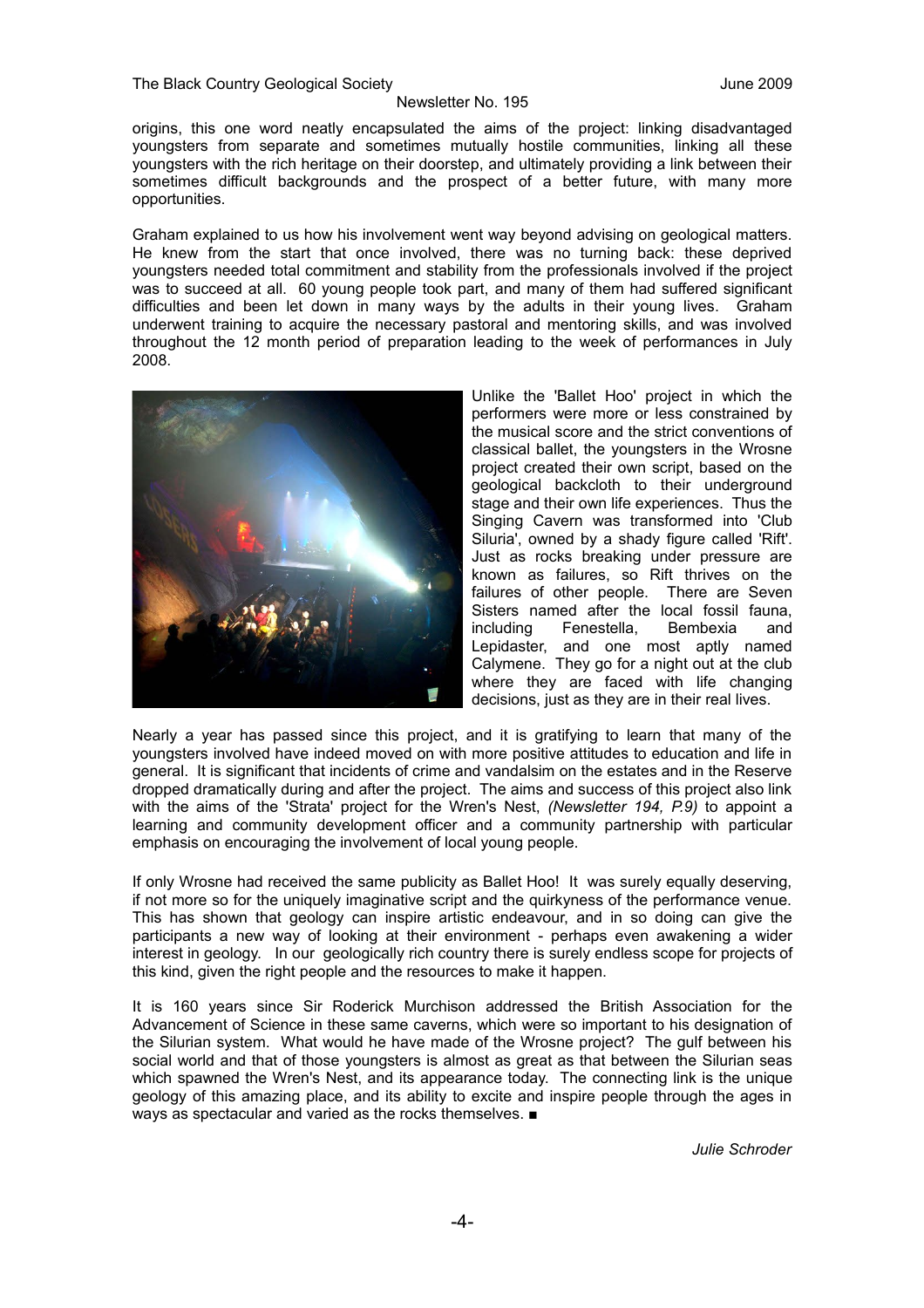# **The Dudley Bug**

#### **Welcome**

Welcome to the June issue of the 'Dudley Bug'. This month we discuss the status of the Plio-Pleistocene Boundary. We also give you a little something to keep you occupied during these cold, wet summer days; what exactly is a geologist and how do you spot one? All will be revealed! We also bring you the answers to the Wordsearch on the origins of the Earth from issue 194.

*Alison and Chris*

## **What is a geologist???**

This month, we're investigating what a geologist really is and what makes the geology tribe so special. After all, geology is a unique subject with much camaraderie (with the exception of a geochemist arguing with a seismologist over their favourite volcano) and unusual puns not found in other subjects.

Well, we're scientists that have unnatural obsessions with rocks and dead animals. Some say we're too intelligent for subjects such as chemistry, physics and biology. So what do we do? Geologists are often seen in rocky wildernesses (not too far from the pub) and are specialists in: rock beating, volcano poking, dust collecting, mud-stamping, fault finding and worst of all… high risk colouring in! For "hard-core geologists" activities may include: trilobite wrestling, earthquake surfing, landslide catching and paper anticline modelling.

Geology was invented when James Maxwell built a time machine, in which he took James Hutton to 2.5Ma. This gave Hutton the idea of geology; he then gave the idea to Charles Darwin. We generally become geologists because many years ago we were lured into a classroom by "pretty rocks", with someone saying "You like these?... we have more". After years of pretend study, and a strange festival called a "field trip" the geologists graduate, safe in the knowledge they don't have a worthless degree in media studies. Sometimes geologists are lost on field trips; this is often due to them becoming over-excited by rock deformation and refuse to move from the outcrop.

Some of you may have heard of the Geology-Geography wars, since 1855 (last Monday evening). In the last engagement between the two tribes the geographers were routed by the overwhelming fire-power of the geologists' flint-lock machine guns, and vicious hand to hand combat with rock hammers. It can be summarised that geographers are (pretend) scientists that learn less and less about more and more until they know almost nothing about almost everything. But geologists are scientists that learn more and more about less and less until they know almost everything about almost nothing!

*A few points to help you spot a fellow geologist…*

- Someone who considers a recent event to be in the last 100 million years.
- Hand-lens, compass and knife tied around their neck with string.
- Someone whose rockery is inside the house.
- Someone awkward and unsure around people who don't know the difference between a rock and a mineral.
- Someone who eats dirt and claims to be "getting an estimate of grain size".
- Someone who has hiked 6 miles to look at a broken fence that was "offset by a recent earthquake".
- Someone who willingly crosses a motorway on foot to determine if the outcrops are the same on both sides.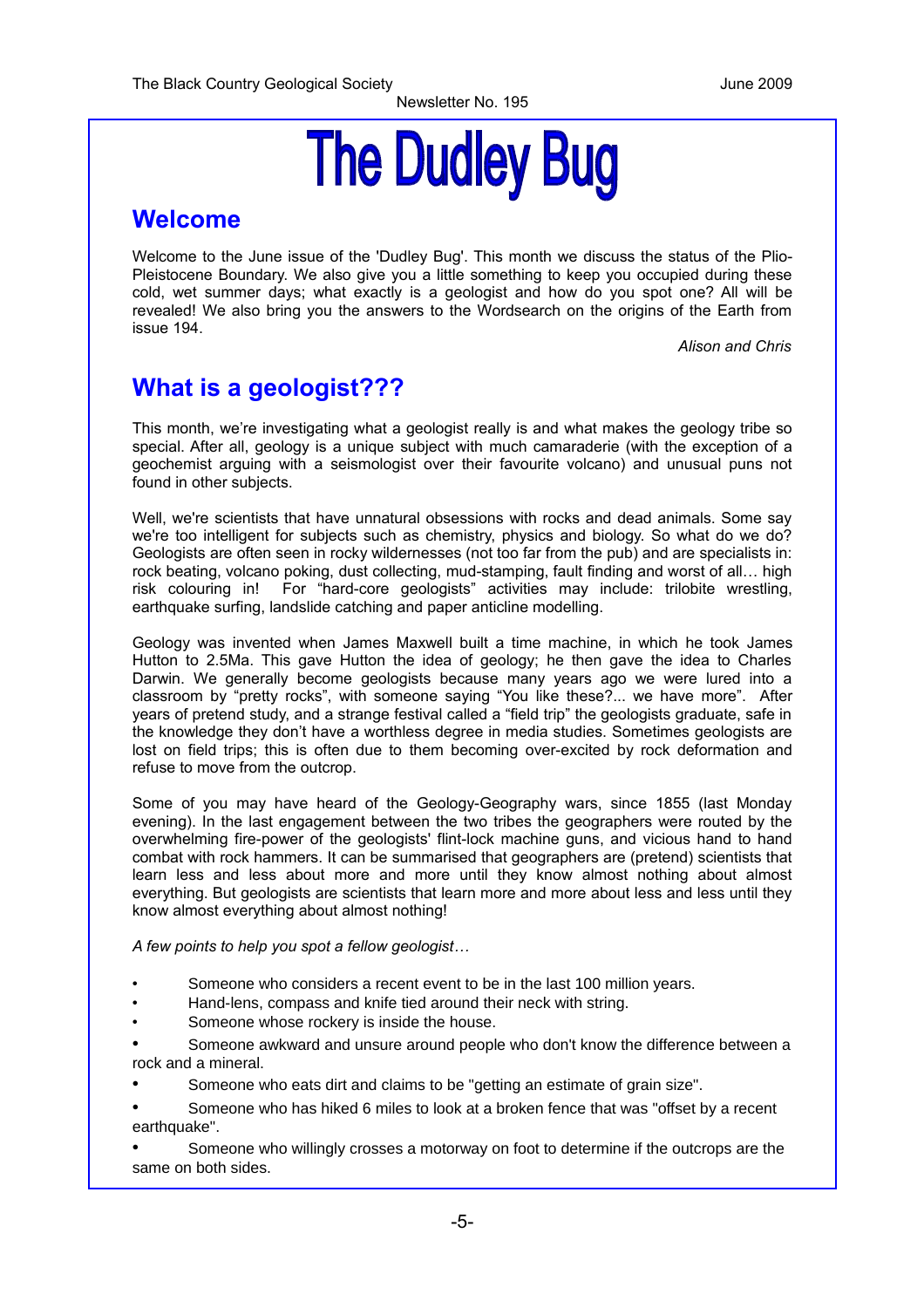• Someone who owns a pet rock and is not eight (in the case of palaeontologists, this will be their closest friend), with their 'pet' often found hanging from keys.

- Someone who thinks of woodlice as trilobites but would tell anyone off who said so.
- Someone who when colouring, stays between the lines. Always.

• Someone who has to point out that your kitchen worktop is NOT made of granite, and after a seemingly nonsensical crash course in mineralogy (involving many 'diagrams' and supposed 'writing') even produces their trusty hand-lens to show you.

Someone whose shorts expose way more leg than you ever wanted to see.

• Someone unwilling to improve their personal situation, resigned to the fact that the sun will explode in 5 billion years anyway.

#### The Plio-Pleistocene Boundary

The Plio-Pleistocene Boundary marks the start of the Quaternary Period. The location of this boundary has been under scrutiny since 1948, although arguments do date back 150 years. The term 'Pliocene' was introduced by Sir Charles Lyell in 1933. This was the first point in which this term was placed in general use. Today it is still being questioned with suggestions to either move the boundary to 2.6Ma or to keep the boundary at the present 1.8Ma and abandon the term 'Quaternary'. The current Global Stratotype Section and Point (GSSP) for the 2.6Ma boundary is Vrica, Italy where the presence of the first cold water guest, an ostracod, has been used to date it. Other dating methods which have been used to date the Plio-Pleistocene Boundary include isotope dating, deep marine sediments, alluvial sediments and pollen. The new 2.6Ma Boundary also links to possible Milankovitch precessional cycles and palaeomagnetic reversals; in particular the Gauss-Matuyama Reversal which occurred at 2.6Ma. This palaeomagnetic reversal marks the start of a cooling climate and the development of ice sheets in the Northern hemisphere.

The removal of the Quaternary as a whole has been suggested, but due to its wide use in not only the Geological community, this would cause confusion and possibly further conflict. There is enough evidence to support the movement of the boundary to the Gauss-Matuyama Reversal at 2.6Ma and to keep it as a system. 2009 will see the final decision being made regarding both the Plio-Pleistocene Boundary and the Quaternary. This will result in the International Stratigraphic Chart and Geological Time Scale being the same worldwide as well as finally giving the term 'Quaternary' a formal definition. The voting is presently taking place through the International Commission of Stratigraphy (ICS). To follow this voting and to find out more please visit [www.stratigraphy.org.](http://www.stratigraphy.org/)

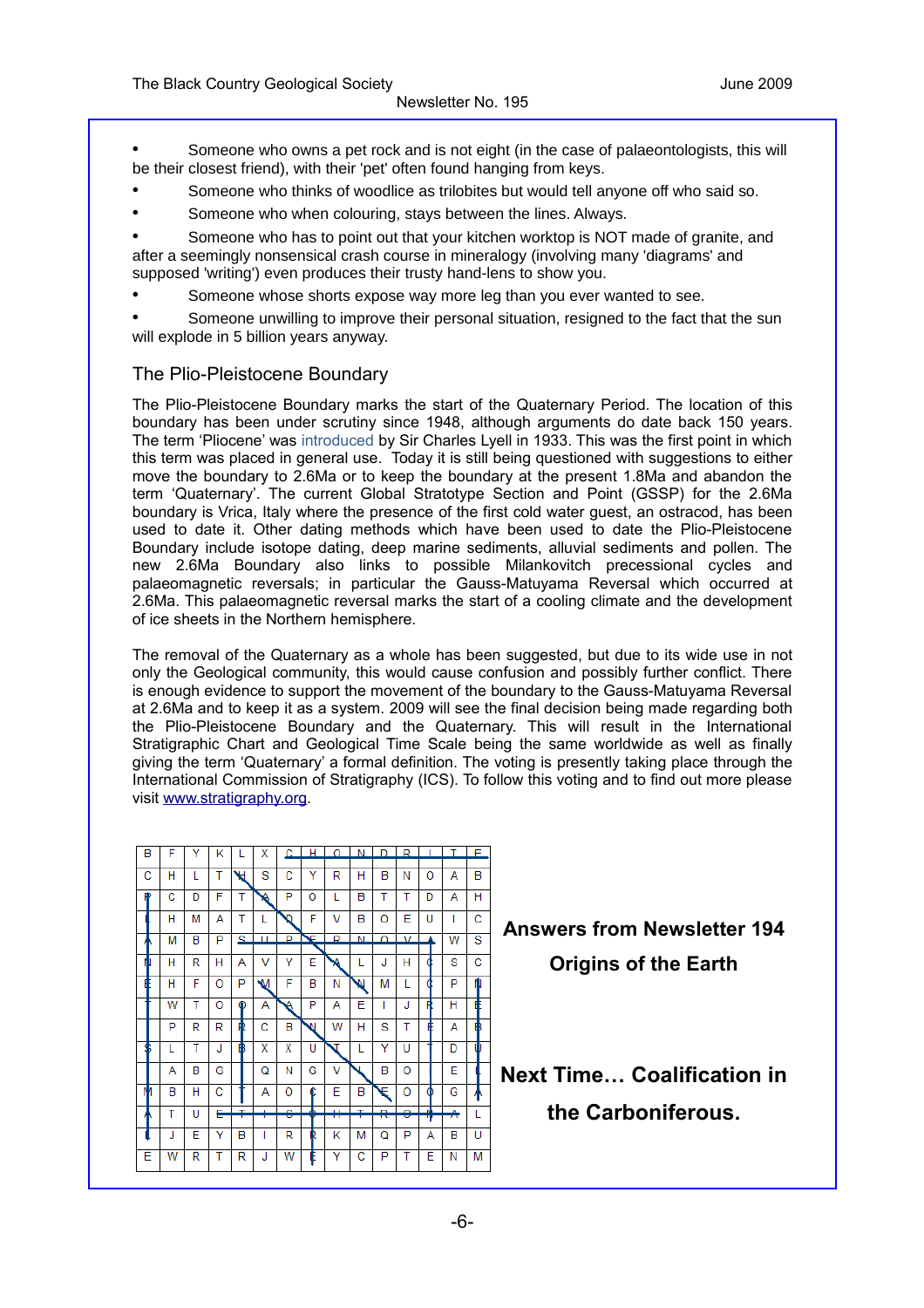## **A Tribute to Retiring Chairman, Alf Cole**

On joining the BCGS more years ago than I care to remember, I noticed a white-haired gentleman who seemed to me to be the consummate academic - in the nicest sense of the word I hasten to add. I was very impressed by his meticulous and precise approach in the pursuit of the scientific truth of any problem - no matter how esoteric.

This was, of course, Alf Cole, affectionately known as Alf, Chairman of the BCGS for several years. I was not surprised to find that Alf is a highly qualified chemist - an area of science that requires his sort of analytical mind.

Alf has been a member of our Society for some 20 years, and has contributed greatly to its success in innumerable ways. He has done far more things for us than I can mention, particularly in exposing and bringing to attention the geology of the Walsall and West Bromwich areas.

Although he is a Liverpudlian, he blends into the Black Country like a native. He graduated from the University of Liverpool with a First in Chemistry, and subsequently taught at Chance Technical College, West Bromwich for 25 years. He holds an Earth Science degree from the Open University, and he has an MSc. in Science Education, from the University of Keele. A characteristic of Alf's is his modesty; he never speaks of his academic achievements although he must be one of the most highly qualified members of our Society. He is a past master of hiding his light under a bushel. However, I have discovered that he also has a degree in French, and I don't think he wanted you to know that!

We have much pleasure in thanking Alf very warmly for his invaluable contribution to the BCGS. We shall miss him as Chairman, but we know that he will be at all our meetings, whether in the field or indoors at the Museum - and he will still be making his inimitable contribution.

Thank you Alf, from all of us. ■

*Gordon Hensman*

*Gordon has taken up Alf's mantle as Chairman, and Paul Trower has taken over from Gordon as Meetings Secretary. More on the new committee next time... Ed.*

## **Geologist Explorers**



*Sir James Wordie*

The end of the nineteenth and beginning of the twentieth centuries can be regarded as the golden age of polar exploration and there was great interest in Antarctica, both from the British and Norwegians. There were many expeditions culminating in Amundsen reaching the South Pole on 14th December 1911, followed by Scott a month later, and then followed the heroic Trans-Antarctic attempt by Sir Ernest Shackleton in 1914. Although many would regard Amundsen's trek as having only one aim, to reach the pole, most of the expeditions had a large scientific component, and the Chief Scientist on Shackleton's expedition was the geologist *James Wordie.*

Born in 1889, he studied geology at Glasgow University and then went to Cambridge and became a lecturer in petrology. He sailed on the *Endurance* in 1914; the ship was trapped and then crushed by the Weddell Sea ice in 1915. What followed, the trek and then sailing in open boats to Elephant Island ►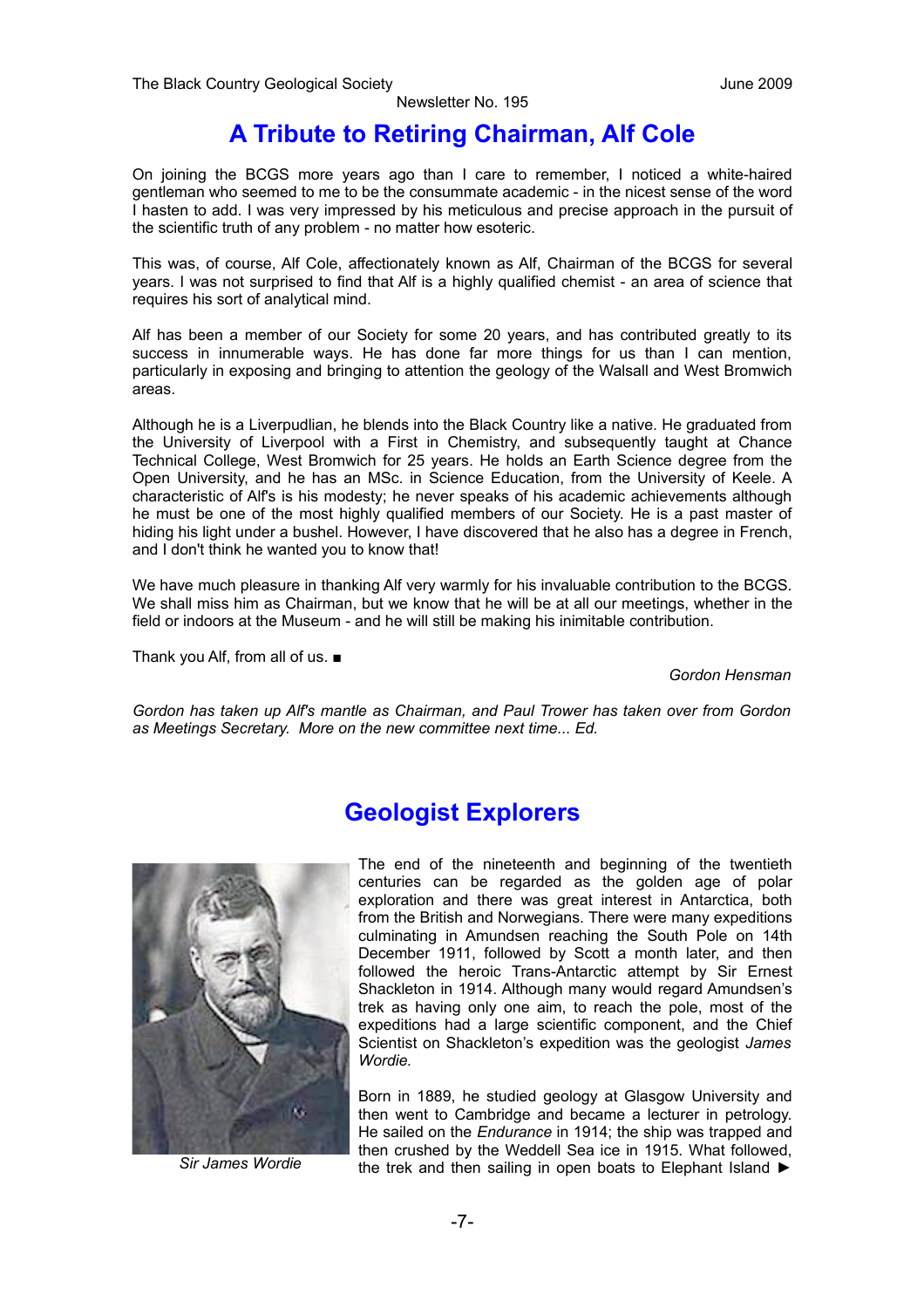and the final rescue has been told elsewhere, but what of the role of this quiet, unassuming geologist on an Antarctic expedition? One of the problems of course is that there is plenty of ice, but few exposures of rock. Wordie took measurements of ice thickness and movement; he was a meticulous recorder. To get geological specimens he would find pebbles in the stomachs of penguins.

He then returned to academic life in Cambridge, eventually becoming Master of St John's College. He went on nine more polar expeditions in the 1920s and 1930s and led many University Summer Expeditions. Cambridge seems to have attracted students who were keen on exploration. Lawrence Wager, profiled in the last Newsletter chose that university, and it was here that James Wordie met scientists who had been on Scott's expeditions. Perhaps students chose Cambridge because of its tradition of exploration and the strong Climbing Club, and it certainly seems to have been a hotbed of enthusiasm. It was here that Wordie was to be tutor of *Vivian Fuchs,* who went on Wordie's 1929 Greenland expedition, and then led the Commonwealth Transantarctic expedition of 1957/8. Fuchs made no secret that his geology degree was simply a means to pursue his interests in the outdoors.

Sir James Wordie became the elder statesman of Polar Exploration; he helped plan the 1953 Everest expedition and continued to influence proceedings until his death in 1962. *Sir Vivian Fuchs* died in 1999 aged 91, and that probably signifies

the end of the golden age that was so greatly influenced by geologists. ■



*Sir Vivian Fuchs*

*Bill Groves*

## **Field Meeting Report**

**Saturday 14th March 2009**: **Fieldtrip to Huntley, the Forest of Dean.** Led by Dave Owen, Gloucestershire Geology Trust.

The day started out cloudy when I met Dave Owen at the Country Garden Centre outside of Huntley at 10:00. The aim of the trip was to walk a new geological trail put together by the Gloucestershire Geology Trust. The route of the trail is approximately 6 miles long and takes in several quarries and views over the Severn Vale, passing through a geological sequence of Ordovician/Silurian to Triassic age. From the Country Garden Centre we walked westwards through Huntley Churchyard and approximately 100m along the A40 to Acres Quarry, which sits at the entrance of a Geological Reserve on Bright's Hill. The quarry's origins are unknown and here we saw a typical red brown outcrop of Triassic Bromsgrove Sandstone, which forms some of the youngest strata seen along the trail.

Following the trail into the reserve we reached Huntley Quarry, which is looked after by trust members and through voluntary work. On the western side of the quarry are the Huntley Quarry Beds, which sit on the Ordovician/Silurian Boundary, and our first stop took in an outcrop called the Roadside Cutting. The base of this outcrop is hard grey competent fine sandstone comprising volcanic deposits, granite and siltstone probably laid down in water. A layer of grey heavily sheared siltstone overlies the sandstone. It contains volcanic material and minerals, quartz, mica, glauconite and chlorite, and is believed to have been deposited in a marine environment. A distinctive yellow-green layer within the siltstone indicates upward weathering by water that collected at the boundary with the underlying sandstones into the overlying siltstones. More sandstone beds overlie the siltstone layer. The beds dip away to the west at approximately 1°.

Within adjacent outcrops, the Huntley Quarry Beds consist of alternating sequences of sandstones and siltstones. The sandstones vary between thinly laminated and fine ►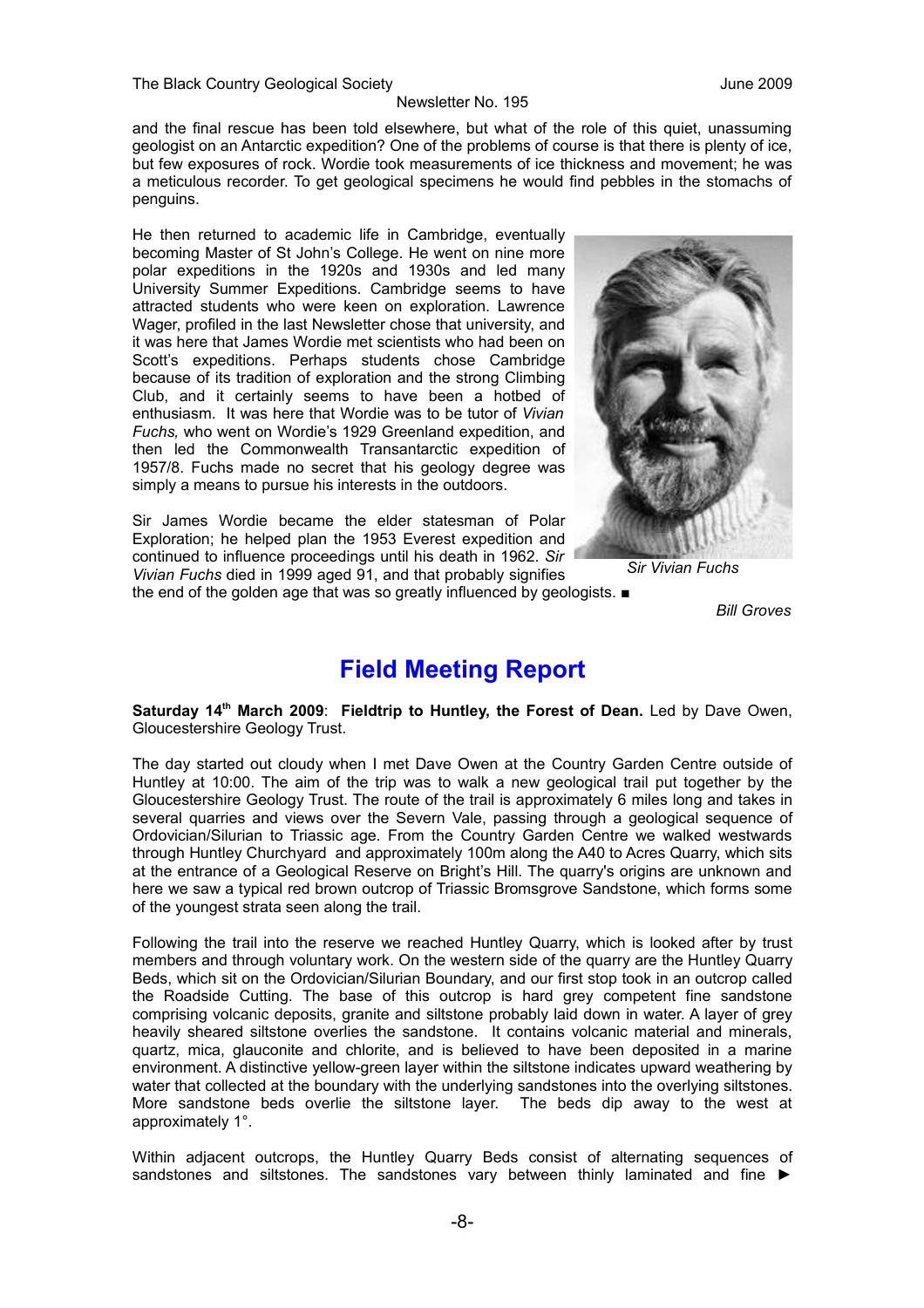sediments to coarse clastic ones containing coarse glassy grains, feldspars, quartz, chlorite and other volcanic material. This variation in texture and composition has been explained by rapid deposition within fluvial and marine environments and also suggests that active volcanoes were present in the area at the time of deposition. Also evident from the outcrops of the Huntley Quarry Beds are vertical bedding, erosion boundaries, slickensided fault planes and thrust wedges associated with intense folding and faulting.

On the eastern side of the quarry the grey Ordovician/Silurian Huntley Quarry Beds give way to red brown Triassic Mercia Mudstone and Bromsgrove Sandstone and are separated by the Blaisdon Fault. This thrust Fault trends north to south, forms part of the Malvern Fault Complex and has been active since Pre-Cambrian times. Consequently younger rocks to the east have been thrust up and over the older rocks to the west causing the folding and faulting seen in the Huntley Quarry Beds in the west of the quarry. During the Permian the fault acted in reverse as a normal fault down throwing the rocks to the east, along the line of the fault, by approximately 2 km. Looking east the ground falls away to the low lying ground of the Severn Valley and to the west it undulates as a series of hills and valleys including Bright's Hill and May Hill.

From Huntley Quarry the trail continued west through the geological reserve uphill to Bright's Hill Quarry, passing native British daffodils and early bluebell shoots. Bright's Hill Quarry contains more heavily folded and fractured sandstone beds comprising fluvial coarse sands but with no volcanic clasts. They are fossiliferous and younger than the Huntley Quarry Beds we saw previously. Interbedded within the sandstone beds were layers of palaeosol and overlying the sequence was a layer of head deposits that in other parts of the reserve have been measured to approximately 3.00m thick.

Dave told me that the sequences comprising Bright's Hill belong to the Huntley Hill Formation, and this makes up the lower part of the May Hill Sandstone Group. The upper part of this Group is the Yartleton Formation forming May Hill to the west of the reserve. This is finer grained and more fossiliferous.

Heading south and west from Bright's Hill Quarry we followed an old quarry track to Far End Cutting to view the base of the May Hill Sandstone Group, which comprised a weak, coarse conglomerate. Here the conglomerate beds were separated by a wedge of mottled grey and orange brown clay with angular to rounded, fine to coarse conglomerate gravel. Although its origins are uncertain one idea as to how this feature formed is by ice pushing the beds apart to leave a gap which was later infilled as the ice melted forming a wedge.

From Far End Cutting we continued southwards, leaving the geological reserve, and up a steep bridle path onto Huntley Hill. Here we had good views over the River Severn as it meandered its way south to the Bristol Channel. We could see Barrow Hill, sitting at the centre of the largest meander, which is Lower Jurassic in age. The eastern edge of the Hills we could see to the south represents the line of the Western Boundary Fault as it headed south towards North Devon. Following the bridleway and trail west we passed the head of the Slad valley, to the south. Dave has a hypothesis that the valley forms the soft core of the Huntley Hill anticline bounded by harder rocks, of Ordovician/Silurian age to the east and west, but this idea has yet to be investigated and confirmed.

Past the Slad Valley, the trail headed south west, down hill back towards the A4163 and through the western limb of the Huntley Hill anticline. During our descent we passed from thinly bedded limestone and mudstone (Woolhope Limestone) of the Llandovery Series through Coalbrookdale Formation (or Wenlock Shales) to Lower Wenlock Limestone (Nodular Member) of the Wenlock Series. The sequence was not well exposed along the route and represents a marine transgression from a sediment rich fluvial environment to a stable marine one.

From the A4163 we looked westwards to the low lying valley of Longhope Brook, which has carved its way through a ribbon of Ludlow Shales too thin to have much impact on the landscape. From the valley the ground rises up in to wood covered hills of Devonian Old Red Sandstone and still further west a ridge of quartz conglomerate forms the edge of the Forest of Dean. ►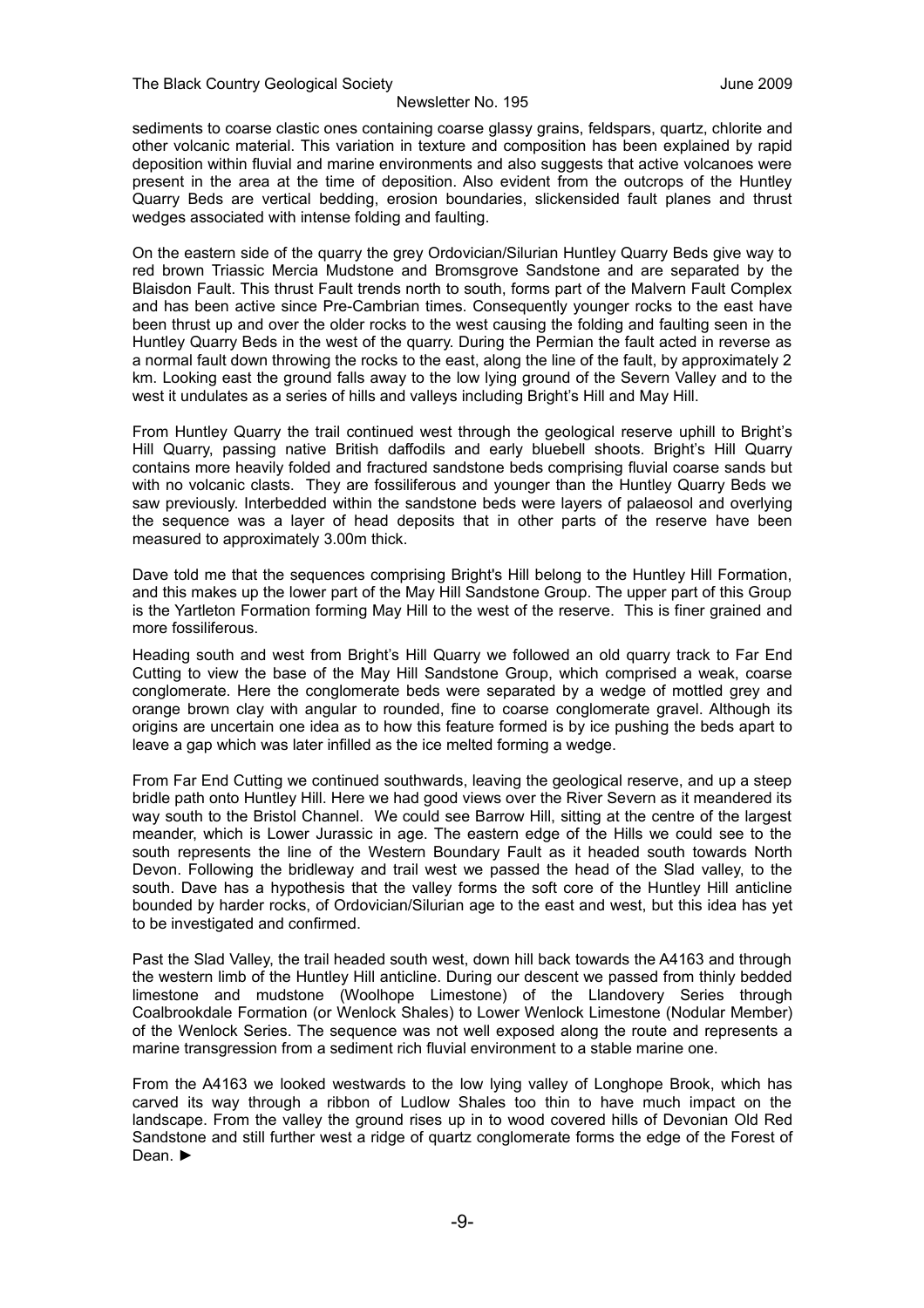The Black Country Geological Society June 2009

From the A4163 the trail followed a path northwards along the eastern edge of the Hobbs Quarry, a designated SSSI. The quarry is long and thin with the worked face to the west and the waste to the east, along which the trail continued following the western limb of the Huntley Hill anticline. Limestone of the Nodular Member outcropped along the path and dipped westwards. It was extracted in the past and converted to lime in a limekiln, in Kiln Wood, located in the north of the quarry, for agricultural and building purposes. The Nodular Member is rich in fossils including corals; *Favocites*, *Heliocities* (chain corals), Rugose corals, brachiopods, gastropods and other Silurian reef fauna. Beyond the limekiln recent vegetation clearance work by a local ecological society had uncovered several tall bioherms with Nodular Member limestone draped over them.

From the northern end of Hobbs Quarry we followed the trail north eastwards across fields towards Dursley Cross Farm. The trail then crossed back over the A40 and took us back onto Bright's Hill into the geological reserve, past Bright's Hill Quarry and Huntley Quarry and back via Huntley Church to the garden centre.

The Gloucestershire Geology trust hope to publish a guide for this trail shortly. Meanwhile I would like to thank Dave Owen for a very interesting day and have been promised a trip to the Cotswolds for next year. ■

*Andrew Harrison*

## **Geobabble**

Geobabble has often dealt with the use, and misuse, of geological terms. Misuse or misunderstanding increases when popular media outlets are reporting a geological find or event. This often occurred when the tragic recent earthquake in Italy was widely reported. The term *epicentre* was used instead of *focus* to mean the subsurface point of origin of the event; it was also used to mean the nearest populated area to the epicentre. When geologists are talking to each other about earthquakes, they would expect that 'epicentre' was used strictly to mean the position on the Earth's surface directly above the focus; but does it really matter if the media are not quite so fussy? The important thing is to report the event from a human viewpoint and to try to explain, scientifically, the causes. A loose use of terms does not matter, only a most extreme pedant would object.

But what of *global warming* and *climate change*? There is so much discussion of these I think that it is important to know what they mean. Before I tried to find definitions of these terms on the net, I understood *global warming* to mean increases in atmospheric and oceanic temperatures related to the greenhouse effect. The perception is that this is related to human activity. *Climate change* I understood refers to all facets of the climate, not only temperature. It would include precipitation and wind systems and tends to be a long term effect. It is a natural process. The two areas do have some overlap, a greenhouse effect can be caused by natural processes and global warming produced by human activity in the short term can contribute to climate change in the long term. However in my mind the two terms mean different things.

Now that I have looked at definitions on the net, it is quite obvious that many would not agree with my definition, indeed I am sure that many members reading this will have criticisms. I will not go through the definitions, you can *Google* them for yourself if you have a spare half hour. Quite obviously many think that they both mean the same thing and are interchangeable. Let me just illustrate by quoting the definitions as given by the *Virginia Department of Minerals Mines and Energy* in the United States. [\(http://www.dmme.virginia.gov/DE/glossaryterms.shtml](http://www.dmme.virginia.gov/DE/glossaryterms.shtml)*).* Global warming is: "*A popular term used to describe the increase in average global temperatures due to the greenhouse effect."* Yes, I can go along with that. Climate change is "*A term used to describe short and long-term affects on the Earth's climate as a result of human activities such as fossil fuel combustion and vegetation clearing and burning."* No, I am not keen on that, and 'effects' is misspelt – or am I just being a boring pedant? ■

*Bill Groves*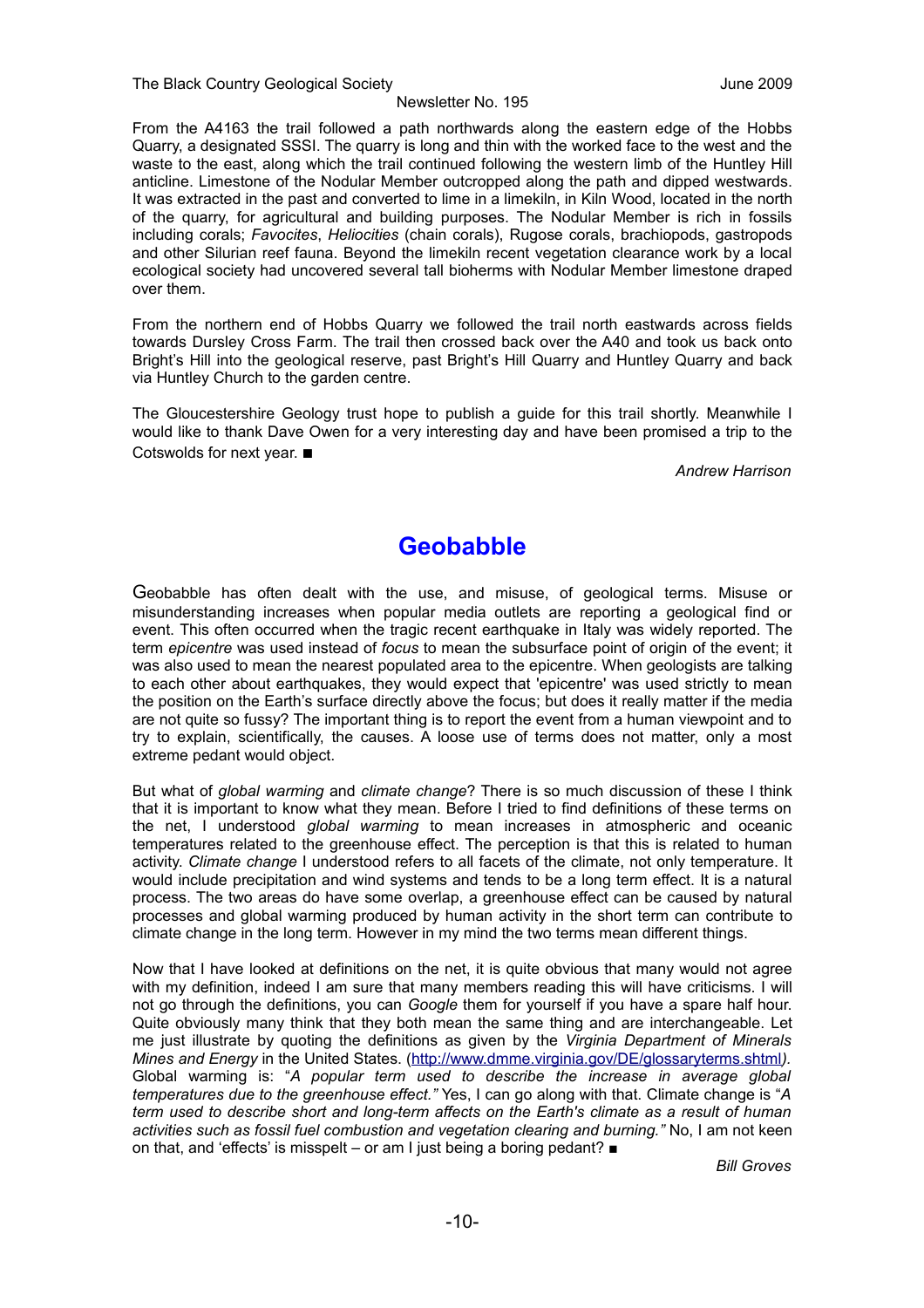### **Members' Forum**

#### **Letters/emails**

I have a query: Wasn't the Geological Society of London founded in 1807, making it bit older than the Black Country Geological Society *(see page 3, Newsletter 194)*?

*Alex Dent*

Alex is quite correct: the oldest geological society in the world is the Geological Society of London which was a posh dinner club for the upper class scientists of the day. The Dudley and Midland Geological Society was the first in the region. ■

*Graham Worton*

#### **On tour with the CBSO**

As a musician with the City of Birmingham Symphony Orchestra I travel to many places. Sometimes our tours are so hectic that we have no chance to see the places we visit, like the European tour we did a few years ago where we performed 5 concerts in 5 days - in 5 countries! Fortunately our most recent trip to Spain was more pleasant. We spent the Easter weekend in Cuenca, which is about halfway between Madrid and Valencia and is at a height of nearly 1000m. I have some good friends in the orchestra who had brought their two teenage boys on the trip and had hired a car. They kindly invited me to join them for a trip into the countryside on our free day. I suggested that we visited the Ciudad Encantada (Enchanted City), about 30km from Cuenca which I had seen mentioned in a recent edition of Down to Earth *(Feb. 2009)*.

The Ciudad Encantada is at 1400m and it had been snowing the day before, but we were lucky to have a fine day for our visit. There was a  $€3$  charge to go in but there was very little information about the geology. We found one small board which



was translated for my benefit (the whole family speak Spanish!) The rock, it explained, was Cretaceous limestone which had been dissolved by rain, and caves had formed. The caves had eventually collapsed leaving the strange shapes that we see today. I suspect that there was more to it than that, as the Down to Earth piece mentioned that the top layer is dolomite and is harder than the layers below. It certainly seemed to me that the top layer was a hard grey limestone with a karst surface and the layers below were more red in colour and I think had more silt in the limestone.